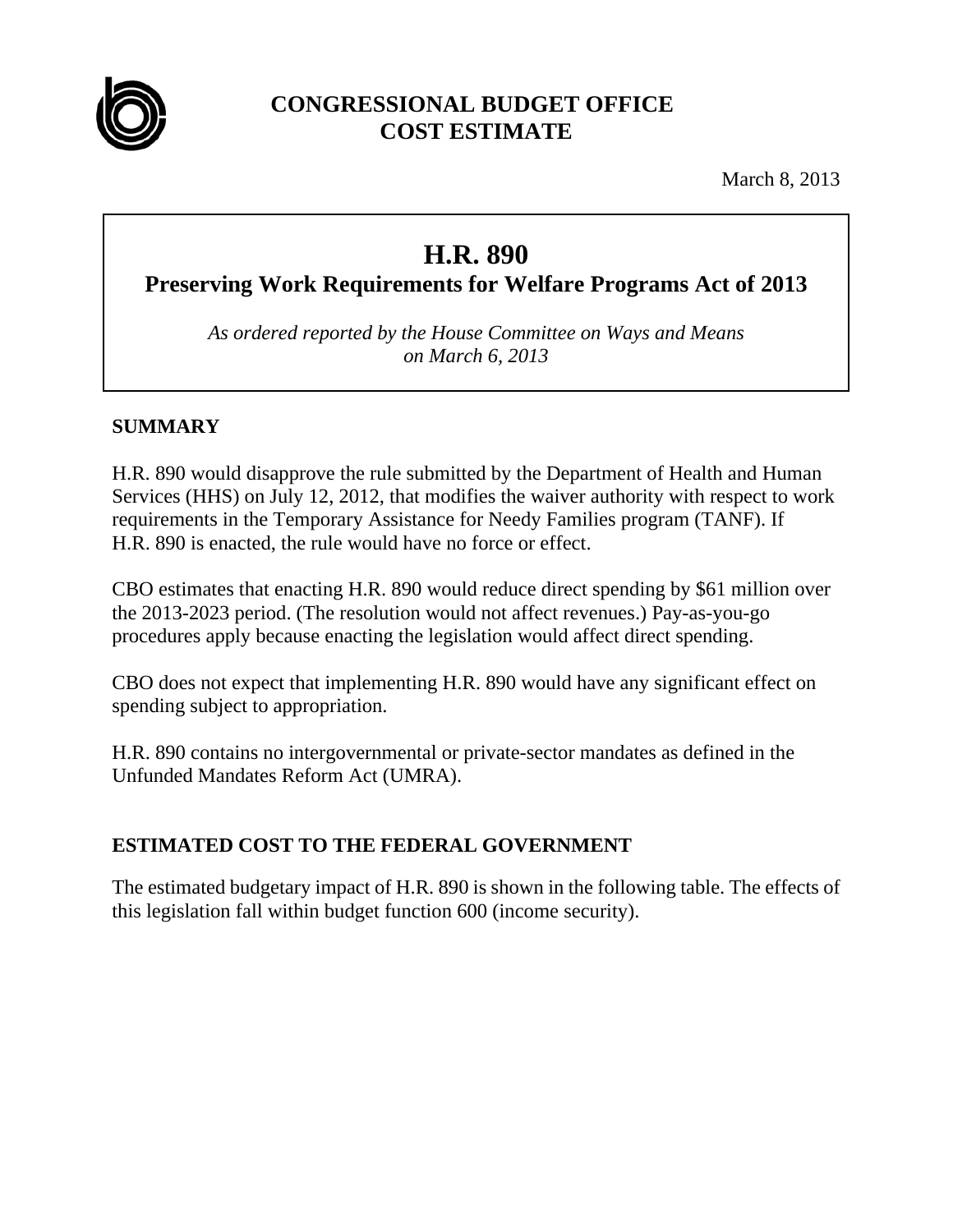|                                   | By Fiscal Year, in Millions of Dollars |      |      |                                   |      |      |           |      |      |      |      |                 |                 |
|-----------------------------------|----------------------------------------|------|------|-----------------------------------|------|------|-----------|------|------|------|------|-----------------|-----------------|
|                                   | 2013                                   | 2014 | 2015 | 2016                              | 2017 | 2018 | 2019      | 2020 | 2021 | 2022 | 2023 | $2013-$<br>2018 | $2013-$<br>2023 |
|                                   |                                        |      |      | <b>CHANGES IN DIRECT SPENDING</b> |      |      |           |      |      |      |      |                 |                 |
| <b>Estimated Budget Authority</b> | $\mathbf{0}$                           | -6   | $-6$ | -6                                | $-6$ |      | $-6$ $-6$ | $-7$ | $-7$ | $-7$ | $-7$ | $-29$           | -61             |
| <b>Estimated Outlays</b>          | $\overline{0}$                         | -6   | $-6$ | $-6$                              | $-6$ | $-6$ | $-6$      | $-7$ | $-7$ | $-7$ | $-7$ | $-29$           | $-61$           |

#### **BASIS OF ESTIMATE**

For the purposes of this estimate, CBO assumes that the legislation will be enacted during fiscal year 2013.

On July 12, 2012, HHS released Information Memorandum No. TANF-ACF-IM-2012-03. That memorandum encouraged states to come up with new ways to meet TANF goals, and it stated that the Administration for Children and Families, which administers TANF, would provide states waivers through section 1115 of the Social Security Act so that states could implement those proposals. Enacting H.R. 890 would prevent that memorandum from taking effect.

Under the memorandum, CBO expects that penalties for states that do not meet the work requirements specified in section 407 of the Social Security Act would be reduced because some states would be able to have those requirement waived. We expect there would be no impact on net federal spending during fiscal year 2013, but that the expected net increase in penalties would average about \$6 million in subsequent years. Thus, CBO estimates that enacting H.R. 890 would reduce direct spending by \$61 million over the 2013-2023 period, as some states would face increased penalties to the federal government, in the form of reduced family assistance grants, for failing to meet the work requirements.

#### **PAY-AS-YOU-GO CONSIDERATIONS**

The Statutory Pay-As-You-Go Act of 2010 establishes budget-reporting and enforcement procedures for legislation affecting direct spending or revenues. The net changes in outlays that are subject to those pay-as-you-go procedures are shown in the following table.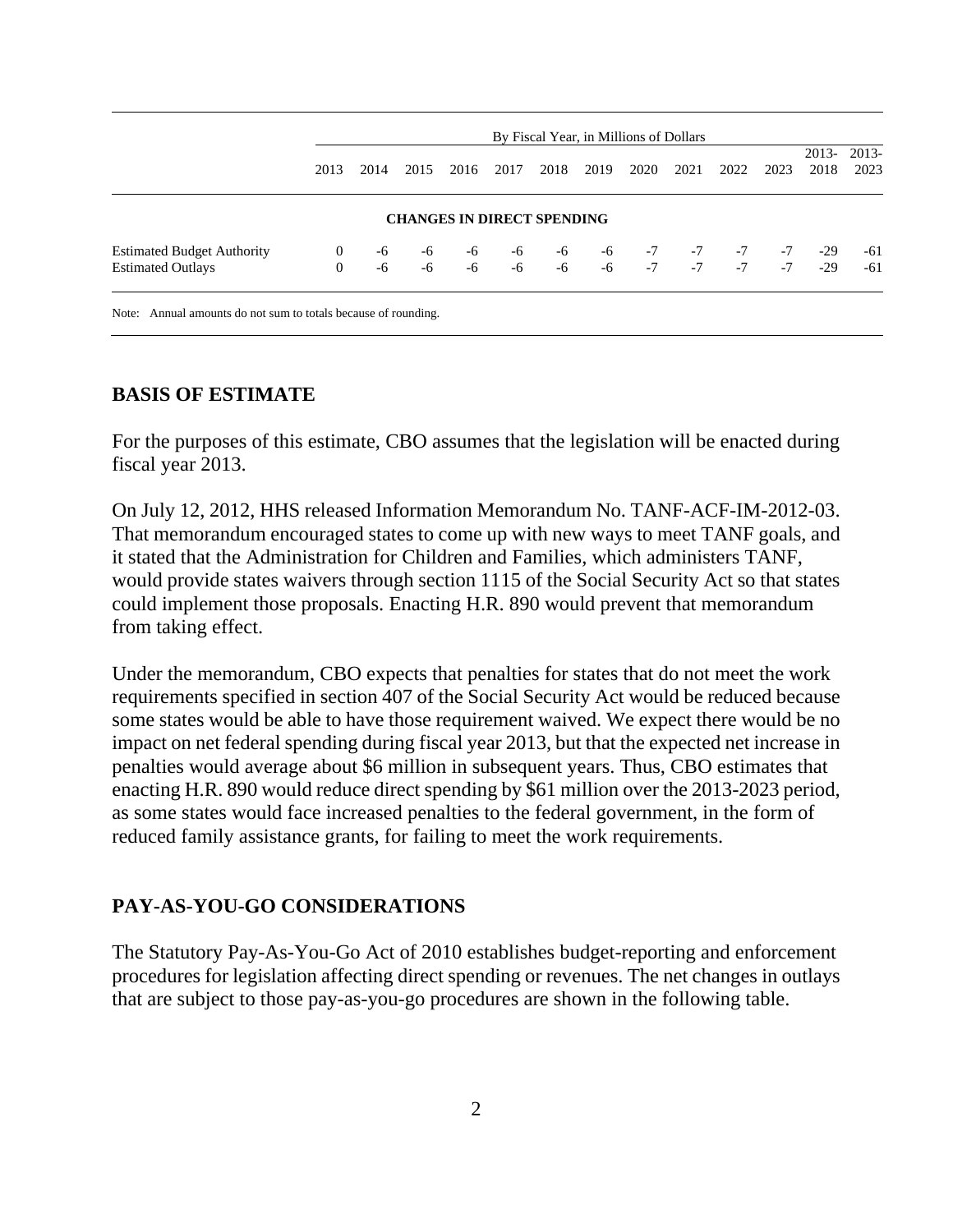**CBO Estimate of Pay-As-You-Go Effects for H.R. 890 as ordered reported by the House Committee on Ways and Means on March 6, 2013** 

|                                                                | By Fiscal Year, in Millions of Dollars |      |                                        |      |      |      |                     |  |           |      |       |                    |
|----------------------------------------------------------------|----------------------------------------|------|----------------------------------------|------|------|------|---------------------|--|-----------|------|-------|--------------------|
| 2013                                                           | 2014                                   | 2015 | 2016                                   | 2017 | 2018 | 2019 | 2020                |  | 2021 2022 | 2023 | 2018  | 2013-2013-<br>2023 |
|                                                                |                                        |      | <b>NET DECREASE (-) IN THE DEFICIT</b> |      |      |      |                     |  |           |      |       |                    |
| Statutory Pay-As-You-Go Impact 0 -6                            |                                        | $-6$ | $-6$                                   | $-6$ | -6   |      | $-6$ $-7$ $-7$ $-7$ |  |           | $-7$ | $-29$ | $-61$              |
| Note: Annual amounts do not sum to totals because of rounding. |                                        |      |                                        |      |      |      |                     |  |           |      |       |                    |

#### **INTERGOVERNMENTAL AND PRIVATE-SECTOR IMPACT**

For large entitlement programs like TANF, UMRA defines an increase in the stringency of conditions as an intergovernmental mandate if the affected governments lack authority to offset the costs of those conditions while continuing to provide required services. If H.R. 890 were enacted, CBO expects that some states would fail to meet work requirements of the program and would therefore be assessed penalties that would total \$61 million over the 2013-2023 period. However, states would continue to be able to make changes to TANF, for example adjusting eligibility criteria or the structure of programs, to avoid or offset such costs. Because the TANF program affords states such broad flexibility, voiding the memorandum would not be considered an intergovernmental mandate as defined by UMRA. H.R. 890 also contains no private-sector mandates.

#### **PREVIOUS CBO ESTIMATE**

On September 17, 2012, CBO transmitted a cost estimate for H. J. Res. 118, a proposal similar to H.R. 890. The bill language for H.R. 890 is somewhat different from the language contained in H. J. Res. 118 (in the 112th Congress), but CBO expects that the average annual effect would be the same. CBO's estimate of the cumulative 10-year impact for H.R. 890 is slightly different from the total shown in our estimate last year for H. J. Res. 118 because of an assumption of later enactment for the current legislation (in 2013 versus in 2012), and because last year's estimate covered the period through fiscal year 2022, while the estimate for H.R. 890 covers the period through fiscal year 2023.